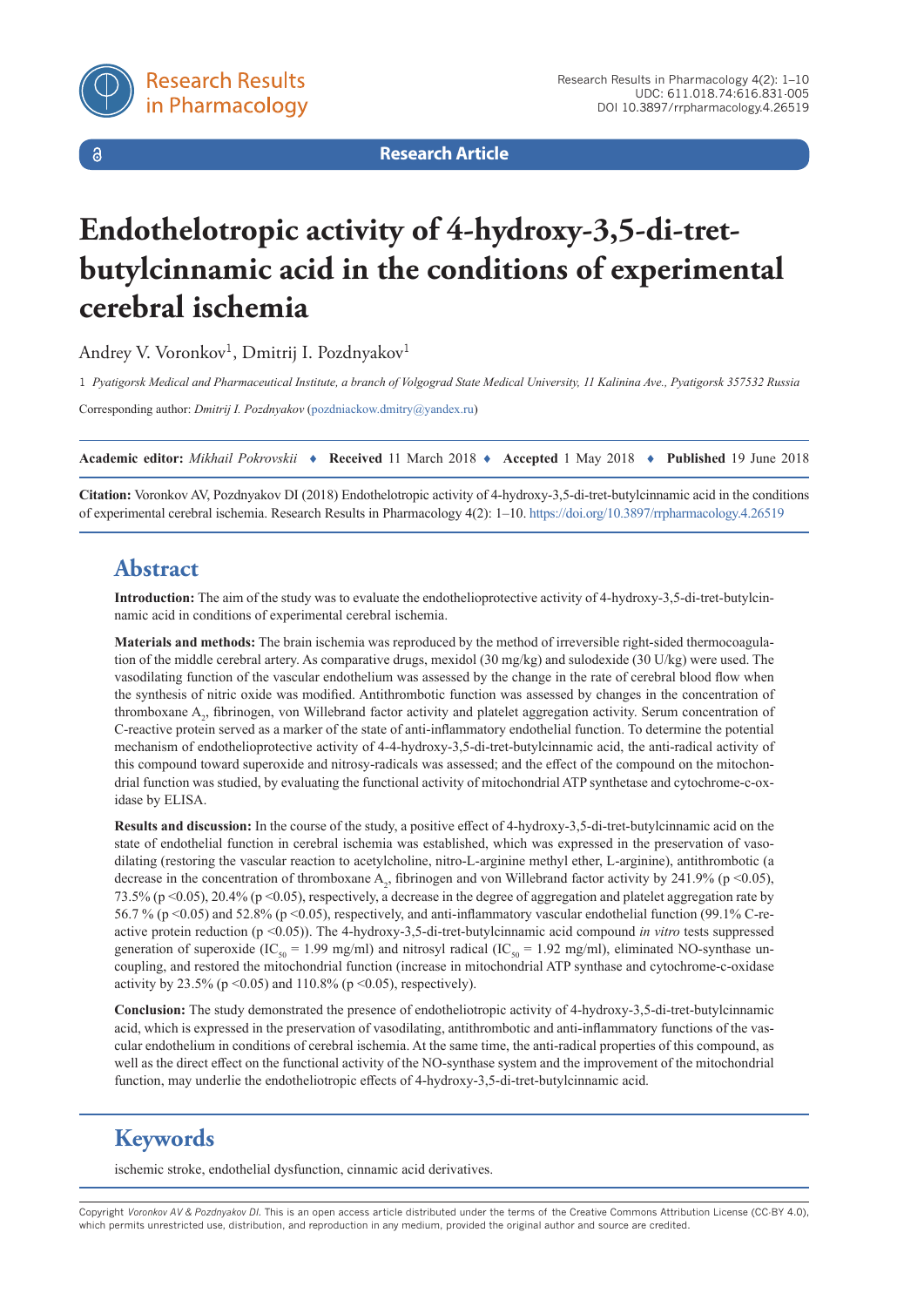## **Introduction**

Ischemic stroke is one of the leading causes of death and primary disability of the population. The statistical data of the World Health Organization show a steady increase in the number of cases of ischemic stroke, which annually accounts for 15 million registered facts of cerebral circulation disorders. The mortality rate also remains high: out of 15 million victims, 5 million die, 5 million get disabled, with loss of labor and social adaptation. In addition, the number of cases of ischemic stroke is projected to increase to 61 million by 2020. [http://www.who.int/cardio](http://www.who.int/cardiovascular_diseases/resources/atlas/en)[vascular\\_diseases/resources/atlas/en.](http://www.who.int/cardiovascular_diseases/resources/atlas/en)

Currently, the leading method of therapy for ischemic stroke is intravenous injection of thrombolytic agents (recombinant TPA, streptokinase) or endovascular intervention. However, despite the high efficiency of the measures taken, the desired result is often impossible to achieve, due to a small "therapeutic window" (less than 6 hours), the mismatch between the patients and the selection criteria, etc. (Jauch et al. 2013). Thus, the majority of patients exposed to ischemic stroke do not receive proper treatment, which dictates the need to search for new pharmacotherapeutic approaches to the therapy of this emergency condition (Yang et al. 2018). Recent advances in experimental and clinical angioneurology have significantly expanded the range of knowledge of the pathogenesis of ischemic stroke. In addition to the classic elements of the "ischemic cascade" of brain damage, which include: decreased energy production, acidosis, damage to the BBB with development of edema and local inflammation, glutamate calcium excitotoxicity, oxidative stress, cytokine cytotoxicity (Woodruff et al. 2011), some authors distinguish a relatively new link in the series of brain destruction reactions, which is endothelial dysfunction (Poggesi et al. 2016, Terpolilli et Al. 2012, Chen et al. 2012). As a labile structure of the vascular endothelium, it is constantly exposed to adverse factors: oxidative stress, estrogen deficiency, smoking, hyperhomocysteinemia, increased shear stress, hyperglycemia, etc. (Favero et al. 2014). Damage to the endothelial lining leads to failure of endothelium-mediated regulation of vascular tone, intensification of vasoconstriction, coagulation, inflammation and proliferation. The above mentioned changes create conditions for the secondary intensification of cellular damage: the permeability of the BBB increases, the calcium conductivity and acidosis increase, and the vasogen edema develops (Hu et al. 2017). Thus, damage to the vascular endothelium can be both a primary determinant of neuronal destruction, and a secondary damaging mechanism. Endothelial dysfunction is primarily associated with deficiency of  $NO - a$  key metabolite mediating all endothelial functions: vasodilating, antithrombotic, anti-inflammatory and antiproliferative (Esper et al. 2006). Reduction of the total NO can be caused by several mechanisms: disconnection of the NO synthase system with a decrease in the production of nitric oxide; intensification of biodegradation of NO in reaction with active forms of

oxygen (ROS) with the formation of peroxonitrite (Radi 2013). A decrease in the activity of the NO-producing system developes for a number of reasons: a genetically determined defect, a lack of NOS substrate – L-arginine and co-enzymes tetrahydrobiopterin and NADPH, excess accumulation of ADMA, inactivation by ROS (Chen et al. 2013). Biodegradation of NO mainly occurs through its interaction with superoxide radical with the formation of cytotoxic peroxonitrite as a reaction product. ROS and superoxide radicals in particular are formed as products of reactions in the mitochondrial respiratory chain, which, without their proper inactivation by enzymes of endogenous antioxidant system, leads to the development of oxidative stress and an increase in the alteration of cells, including endotheliocytes, by the type of LPO (Kluge et al. 2013). Thus, one of the possible methods of pharmacotherapeutic correction of ischemic stroke may be endothelial targeting. To correct the endothelial dysfunction arising in conditions of cerebral circulation insufficiency, a relatively new pharmacotherapeutic group – endothelioprotective agents, including β-blockers, statins, inhibitors of phosphodiesterase 5, ivabradine – can be used. (Su 2015). However, the existing spectrum of endotheliotropic substances is limited, and there is practically no means with proven endothelioprotective activity (Radenković et al. 2013), which in turn dictates a new direction in the targeted search for pharmacologically active substances – endothelioprotective agents.

**The aim of the study**: to evaluate the endothelioprotective activity of 4 4-hydroxy-3,5-di-tret-butylcinnamic acid under conditions of experimental cerebral ischemia.

## **Materials and methods**

### **Animals**

The study was performed on 200 male rats of the Wistar line. The animals were obtained from the vivarium of the Pyatigorsk Medical and Pharmaceutical Institute, a branch of the Volgograd State Medical University of the Ministry of Health of the Russian Federation, and kept in standard conditions (ambient temperature 22±2°C, relative humidity  $65\pm5\%$ , with natural change of light-dark cycle). The care, and all manipulations with animals, met the requirements of the European Convention for the Protection of Vertebrates Used for Experimental and Other Scientific Purposes (Strasbourg, 22 June 1998).

### **Cerebral ischemia model (irreversible occlusion of the middle cerebral artery)**

In rats, which were narcotized with chloral hydrate (350 mg/kg), a section of 2  $\text{cm}^2$  was sheared to the right and below the eye. Then an incision on the skin was made. Muscles were separated and the process of the malar bone was removed. Using a specially designed bur, a trepanation aperture was drilled above the intersection of the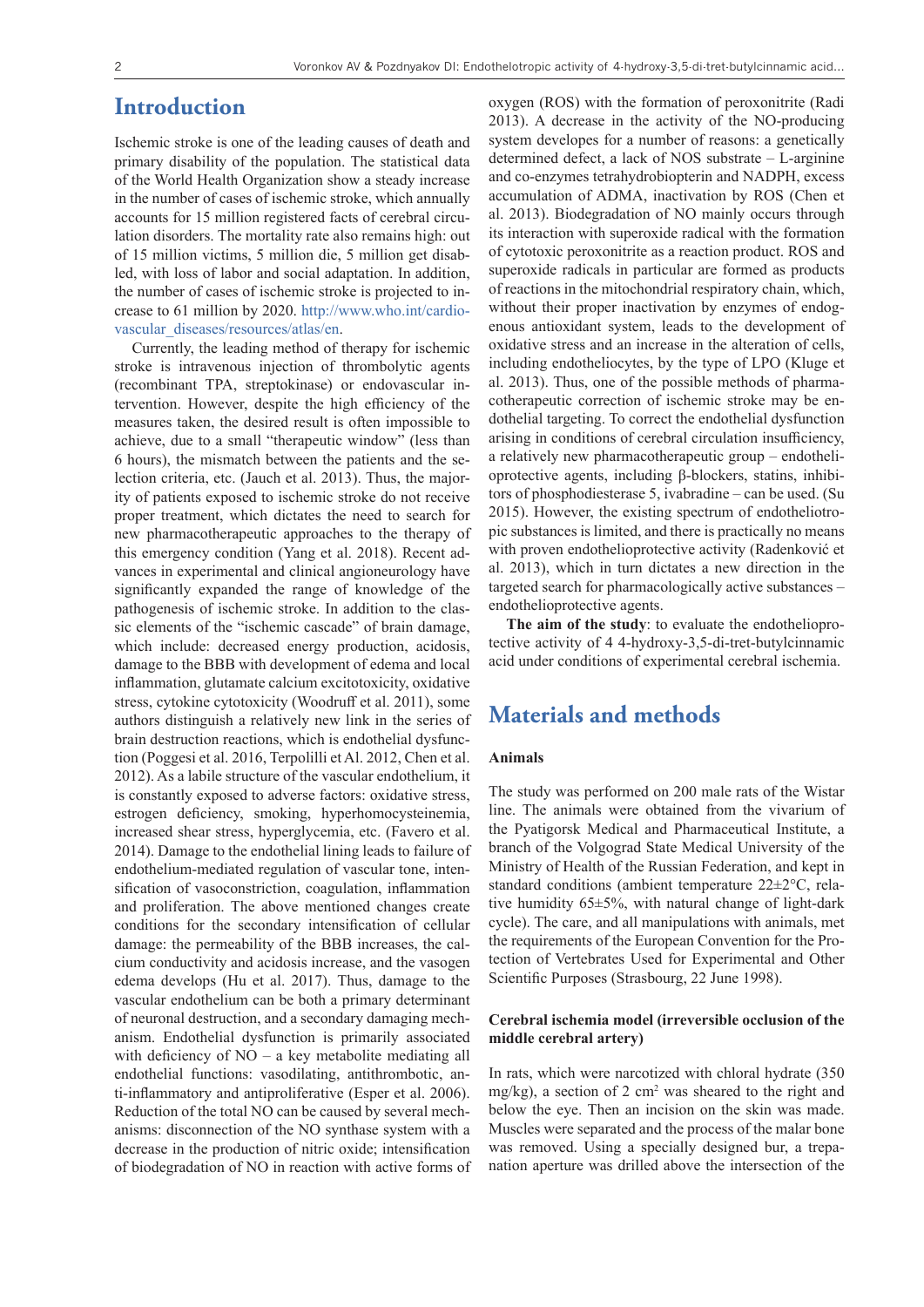middle cerebral artery with the olfactory tract (Fig. 1). Further, coagulation was performed by burning the middle cerebral artery under the site of its intersection with the olfactory tract. Soft tissues were reconstructed, bone fragments were repositioned. The wound was treated with a 5% iodine solution. Before awakening, the animals were left under a warming lamp. In the postoperative period, the animals were transferred to a soft-fodder diet (Bederson et al. 1986).



**Figure 1.** Schematic representation of coagulation of the middle cerebral artery.

### **Test-compound, formation of experimental groups. Design of the experiment**

The investigated object was 4-hydroxy-3,5-di-tret-butylcinnamic acid (ATACL) in a dose of 100 mg/kg. As comparative drugs, sulodexide (Alfa Wasserman, Italy) was used in a dose of 30 U/kg and mexidol (PHARMASOFT, Russia) in a dose of 30 mg/kg. The test compound and comparative preparations were administered as a fine aqueous suspension *per os*, daily (one time per day) for 3 days from the time of the operation. The study was divided into 4 test blocks (Fig. 2), in each of which 5 experimental groups of animals ( $n = 10$ ), randomized by age and weight (viripotent, weighing 200-220 grams) were formed: pseudo-operated rats (PO), to which all sequential manipulations were applied, with the exception of coagulation of



**Figure 2.** Design of the experiment.

**Note:** PO – pseudo-operated animals; NC – negative control group of animals; ATACL – 4-hydroxy-3,5-di-tret-butylcinnamic acid compound

the middle cerebral artery; a group of negative control animals (NC), with ischemia, but lacking pharmacological support; and groups of rats with ischemia receiving the test compound and comparative drugs. At the first, second and third stages of the experimental work, the effect of the test compound on the state of vasodilating, antithrombotic, anti-inflammatory vascular endothelial functions under conditions of cerebral ischemia, respectively, was assessed; at the fourth stage, possible aspects of the endotheliotropic effect of the studied compound were evaluated with an assessment of the change in the function of the NO-producing system, the anti-radical activity of the object under study (*in vitro*), and the functional activity of the mitochondria.

### **Evaluation of vasodilating function**

Evaluation of the vasodilating function of the cerebral vascular endothelium was performed using the Doppler method – recording the average systolic velocity (ASV) in the projection of the right medial cerebral artery in the modification of the synthesis of endogenous nitric oxide. The average systolic velocity was recorded with an ultrasound dopplerograph, a USOP-010-01 sensor with an operating frequency of 25 MHz, and a working computer program MM-D-K-Minimax Doppler v.1.7. (Saint-Petersburg, Russia). The modification of the release of endogenous NO was carried out by intravenous administration of test systems: acetylcholine (ACH) 0.1 mg/kg (Sigma-Aldrich), L-arginine 150 mg/kg (Panreac), nitro-L-arginine methyl ester (L-NAME ) 15 mg/ kg (Sigma-Aldrich). To assess endothelium-independent vasodilation, nitroglycerin (NTG, Biomed, Russia) was administered in a dose of 0.007 mg/kg. After carrying out all the necessary studies, the animals were removed from the experiment by instantaneous decapitation, before they recovered from anesthesia (Voronkov et al. 2015).

### **Evaluation of antithrombotic function**

Antithrombotic function of the vascular endothelium was assessed by changes in platelet aggregation activity, concentration of thromboxane  $A_2$ , von Willebrand factor and fibrinogen.

The analysis of aggregation activity of platelets was carried out on a two-channel laser analyzer of platelet aggregation ALAT-2 "BIOLA" (SMF "BIOLA", Russia), using the method of determining the relative average size of aggregates. When the experiment was set up, 0.3 ml of blood serum was put into the cuvette of the agglomerate, and incubated at 37°C for 3 minutes. After incubation, aggregation inducers were added: disodium adenosine-5-diphosphate (ADP, SMU "Renam") in the final concentration of 5 μM. The platelet aggregation process was recorded for five minutes. The degree and rate of aggregation of the blood platelets was determined from the aggregatograms obtained (Gabbasov et al. 1989).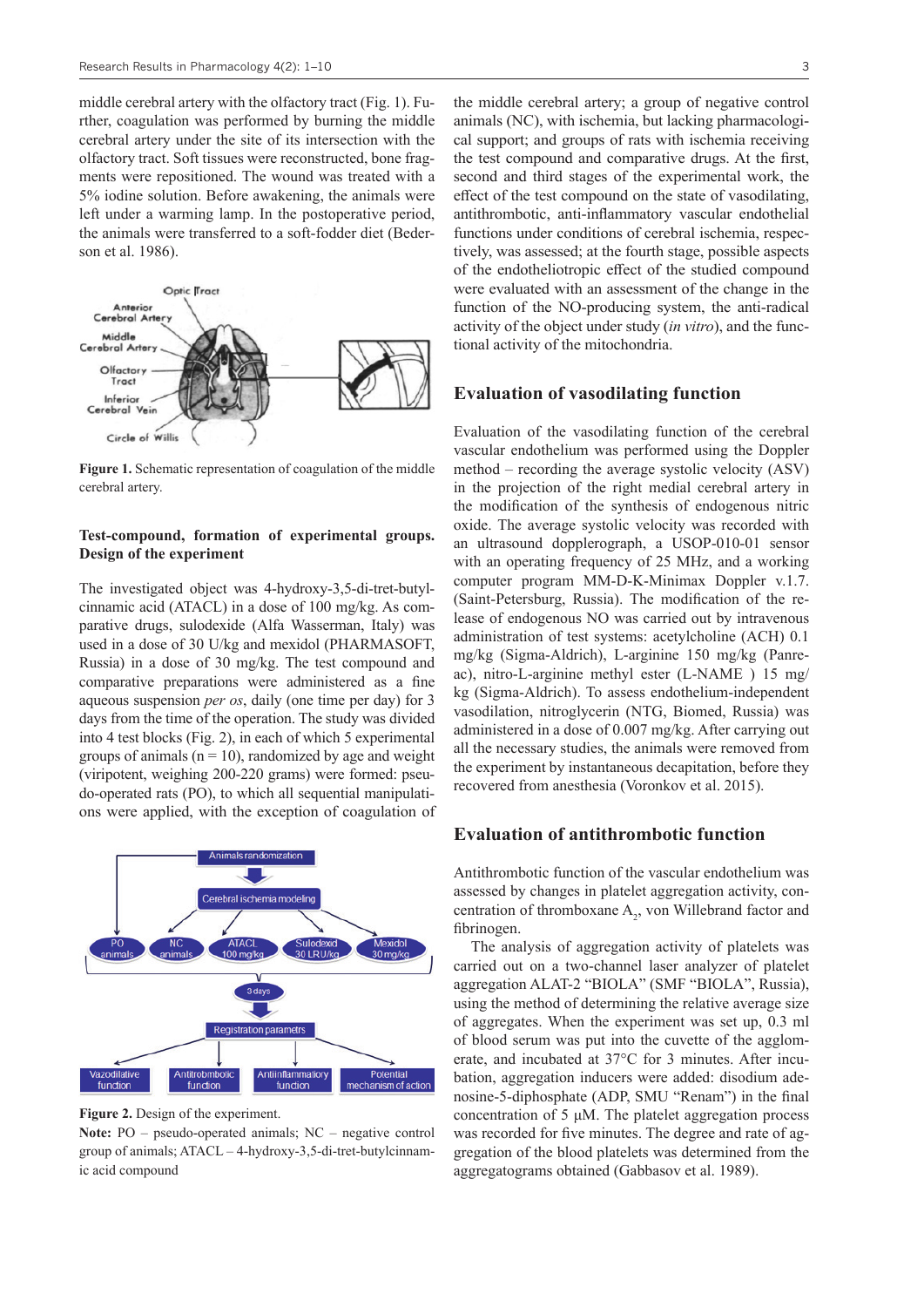The concentration of fibrinogen was determined by the chronometric method on the analyzer of the hemostasis parameters of APG2-01 "MINILAB 701". During the test, standard reagent kits of SMU "Renam" were used. Lyophilized reagents were stored, meeting the conditons of temperature and prepared *ex tempore*. The progress of the analysis was strictly consistent with the instructions given in the kit.

The activity of von Willebrand factor (FW) was determined by the agglutination method. To the diluted imidazole buffer (1:5) plasma (50 μl) 50 μl Willebrand reagent was added. In transmitted light against a dark background, with a continuous rocking of the slide, the time was recorded from the addition of the Willebrand reagent until agglutination appeared and the FW activity in % was determined from the calibration plot.

The concentration of thromboxane  $A_2$  was determined by solid-phase immunoassay. The work used species-specific sets of reagents produced by *Cloud Clone corp*. The object for the study was serum, obtained according to the instructions attached to the kit. The progress of the analysis was in accordance with the recommendations of the manufacturer of the kit. The results were read on an Infinite F 50 micro plate reader (Tecan, Austria).

#### **Evaluation of the anti-inflammatory function**

The anti-inflammatory function of the vascular endothelium was assessed by the change in the concentration of the C-reactive protein. The content of C-reactive protein (CRP) in the blood serum was measured by the latex-agglutination method using a standard set of reagents produced by the company "Arbis +".

### **Evaluation of potentially possible aspects of the mechanism of endotheliotropic action of 4-hydroxy-3,5-di-tret-butylcinnamic acid**

The activity of the NO synthase system and the mitochondrial function was evaluated by a change in the concentration of NOS isoenzymes (eNOS, iNOS, nNOS), cytochrome-c-oxidase (COX), and mitochondrial ATP synthetase in rat brain ultracentrifugate. The work used species-specific sets of reagents produced by *Cloud Clone corp*. The sample preparation and the course of the analysis were in accordance with the instruction attached to the kit.

The antiradical activity of the compound studied was evaluated by the ability to suppress superoxide and nitrosyl radicals in the model medium.

### **Superoxide radical – antiradical activity**

The analysis was carried out according to the method of Winterbourn (Winterbourn et al. 1975). The superoxide radical was generated in the phototreatment reaction of riboflavin. The incubation medium consisted of 0.1 ml of the solution of the test compound and comparative drugs in various concentrations (10 mg/ml, 5 mg/ml, 2.5 mg/ml,

 $1.25$  mg/ml $) + 0.1$  ml of a 1.5 mM solution of nitro-blue tetrazolium + 0.2 ml of 0.1 M solution of EDTA +  $0.05$ ml of 0.12 mM riboflavin solution  $+ 2.55$  ml phosphate buffer (pH 7.4). The resulting mixture was incubated for 5 minutes at 25° C. The absorbance of the samples was measured at 560 nm against air. Positive control was the incubation medium without addition of the estimated solutions. The percentage of inhibition was calculated by the formula (1):

> % *inhibition* =  $Ax / A_0 * 100$ , (1) where *Ax* – absorbance of the sample;  $A_{\theta}$  – absorbance of the positive control sample

### **Nitrosyl radical – antiradical activity**

The course of the analysis corresponded to the method described by Marcocci (Marcocci et al. 1994): 2 ml of 10 mM sodium nitroprusside  $+ 0.5$  phosphate buffer solution  $(pH 7.4) + 0.5$  ml of the solution of the test compound and comparative drugs were added to the cuvette. The resulting mixture was incubated at 25° C for 15 minutes. After a period of incubation, 0.5 ml of Griss reagent was added to the medium, incubated for 30 minutes at room temperature. The absorbance of the samples was measured at 546 nm. The percentage of inhibition of the nitrosyl radical was calculated according to the formula (2):

% *inhibition* =  $Ax / A_0 * 100$ , (2) where *Ax* – absorbance of the sample before the addition of the Griss reagent;  $A_0$  – absorbance of the sample after the addition of the

## Griss reagent.

### **Statistical analysis**

The results of the experiments were processed using the variational statistics method using the STATISTICA 6.0 software package (StatSoft, Inc., USA for the Windows operating system) and Microsoft Excel 2010. The average value and the standard error of the mean value were calculated, the data was expressed as M±SD. The obtained results were checked for normality by Shapiro-Wilk test. In the case of subordination to the laws of normal distribution, the Student's t-test was used to compare the averages. Otherwise, further statistical processing of the experimental results was carried out using the nonparametric Mann-Whitney U-test. The  $IC_{50}$  value was calculated by the probit analysis method.

### **Results**

### **Evaluation of vasodilating function of [vascular endot](https://www.multitran.ru/c/m.exe?t=6333412_1_2&s1=%FD%ED%E4%EE%F2%E5%EB%E8%E9 %F1%EE%F1%F3%E4%EE%E2)[helium](https://www.multitran.ru/c/m.exe?t=6333412_1_2&s1=%FD%ED%E4%EE%F2%E5%EB%E8%E9 %F1%EE%F1%F3%E4%EE%E2) in the presence of [cerebral ischaemia](https://www.multitran.ru/c/m.exe?t=4648624_1_2&s1=%F6%E5%F0%E5%E1%F0%E0%EB%FC%ED%E0%FF %E8%F8%E5%EC%E8%FF)**

In pseudo-operated rats, when administering ASH, ASV increased by  $48.7\%$  (p < 0.01) (Table 1) from its initial va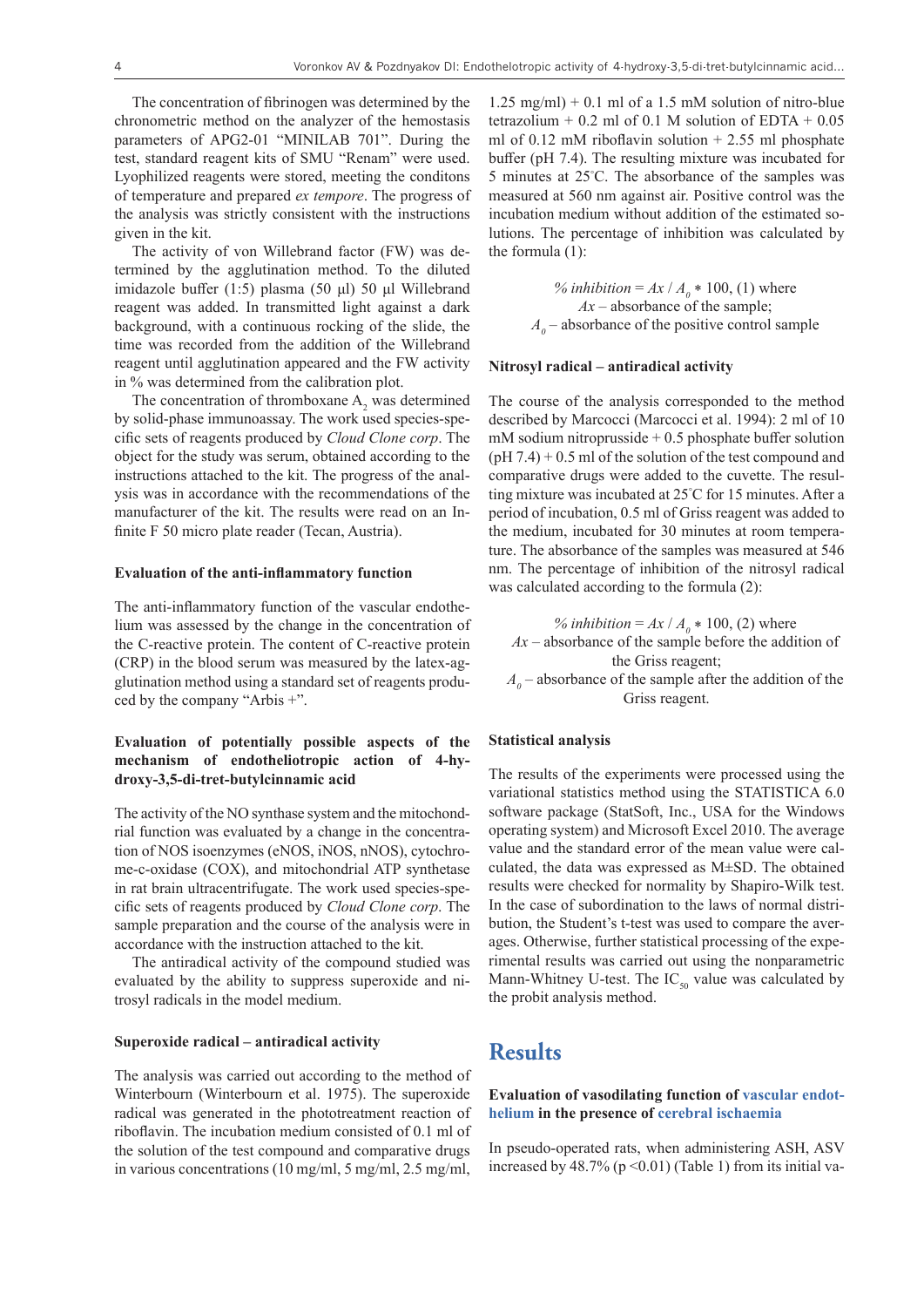lue in this group of animals. The introduction of L-arginine did not cause significant changes in cerebral hemodynamics in PO animals. At the same time, on the background of the blockade of enzyme systems for NO synthesis, by intravenous injection of nitro-L-arginine methyl ester, the rate of cerebral blood flow in PO animals decreased by  $23.1\%$  (p < 0.05) Evaluating the endothelium-independent vasodilation in animals of the PO groups there was an increase in ASV with nitroglycerin, relative to the background blood flow velocity, by 54.6% ( $p \le 0.01$ ).

In the NC group of rats, development of endothelial dysfunction with violation of NO-synthesizing system activity and failure of endothelium-mediated regulation of vascular tone were detected. This fact is confirmed by a small, in comparison with PO rats, insignificant response to intravenous administration of ACH and L-NAME. Thus, in the NC group of animals, an increase in (ACH) ASV and its decrease (L-NAME) from the baseline level was 12% and 11.4% (Table 1), respectively, which is 305.8% ( $p \le 0.05$ ) and 102.6% ( $p \le 0.05$ ) less that these figues in PO rats. In response to the introduction of L-arginine in NC rats, the rate of cerebral blood flow increased from its original level by  $33.1\%$  (p < 0.05), which in turn indicates that in this group of rats the development of the "L-arginin paradox" phenomenon. The introduction of nitroglycerin caused an increase in ASV (from its baseline level) in the group of NC rats by 55.9% ( $p \le 0.01$ ), which did not differ statistically significantly from the indices of the PO group of animals.

In animals receiving sulodexide, with the introduction of acetylcholine, ASV increased by  $25.6\%$  (p<0.05) from its baseline level. With the introduction of L-arginine to this group of rats, the rate of cerebral blood flow increased (in comparison with the initial value) by 18.3%, which was statistically significantly 80.9% ( $p \le 0.05$ ) less than that of the group of animals. Against the background of L-NAME in rats receiving sulodexide, the ASV decreased by 23.1% ( $p<0.05$ ) (Table 1). Intravenous administration of NTG promoted an increase in the rate of local cerebral blood flow by 52.3% ( $p \le 0.01$ ).

When using mexidol, the rate of cerebral blood flow in rats in response to the administration of ACH, ASV increases by  $21.1\%$  (p < 0.05), and L-NAME decreases by 12.8%. With the intravenous administration of L-arginine to rats receiving mexidol, ASV increased from its baseline by  $31.2\%$  (p < 0.05). Endothelium-independent vasodilation with the introduction of NTG was not statistically significantly different from that in PO rats.

Stimulated with acetylcholine, synthesis of nitric oxide caused an increase in the rate of local cerebral blood flow by 32.9% ( $p \le 0.05$ ) from its initial level in rats receiving ATACL (Table 1). It should be noted that the vascular response to the administration of the ACH with ATACL exceeded that of the NC group of animals by 174.2%  $(p \le 0.05)$ . Under the conditions of administration of the NO donor – L-arginine, in the animals of this group ASV increased by only 13.8%, which was statistically significantly lower than the similar value in the NC group of animals by 139.9% ( $p \le 0.05$ ). When L-NAME was injected to rats treated with ATACL, ASV decreased by 17.4% from its initial value ( $p \le 0.05$ ). Intravenous introduction of NTG to this group of animals (Table 1) contributed to an increase in ASV, compared with its original value of  $51.1\%$  (p  $0.01$ ).

### **Evaluation of antithrombotic function**

The degree and rate of platelet aggregation in the PO group of animals were 1.536±0.129 RU, and 0,993±0,169 RU. (Table 2), respectively. As a result of focal cerebral ischemia, an increase in the degree of platelet aggregation by 70% (p <0.05) and speed by 195.8% (p <0.02) was detected in the NC group of rats. The introduction of sulodexide and mexidol virtually balanced the decrease in the degree and rate of platelet aggregation. When using sulodexide, the degree of aggregation of thrombocytes in the NC group of animals decreased by  $41.9\%$  (p < 0.05), and with administration of mexidol it decreased by 44.8% ( $p \le 0.05$ ). The aggregation rate decreased by 74.7% ( $p$  $(0.05)$  (sulodexide) and by 65.7% (p $(0.05)$  (mexidol).

With the administration of ATACL compound, the degree of platelet aggregation decreased by  $56.7\%$  (p < 0.05) compared that of NC group of rats, and the rate – by 52.8% ( $p \le 0.05$ ). There were no statistically significant differences between the group of animals treated with ATACL and comparative drugs (sulodexide and mexidol) (Table 2).

In the NC group of animals, an increase in the fibrinogen concentration, activity of von Willebrand factor and thromboxane A<sub>2</sub> concentration was observed compared

Table 1. Effect of the test compound and comparative drugs on the change in the vasodilating function of the vascular endothelium under conditions of cerebral ischemia.

| Group      | ACH                            | L-arginine                         | <b>L-NAME</b>            | NTG               |
|------------|--------------------------------|------------------------------------|--------------------------|-------------------|
| PO         | $48.7 \pm 1.030*$              | $-2.2 \pm 0.430$                   | $-23.1 \pm 1.235 \Delta$ | $54.6 \pm 0.592*$ |
| NC.        | $12.0 \pm 1.670\alpha$         | 33.1 $\pm$ 5.482 $\wedge$ $\alpha$ | $-11.4\pm0.669$ α        | $55.9 \pm 2.167*$ |
| Sulodexide | $25.6 \pm 1.062 \wedge \alpha$ | $18.3 \pm 1.664$ αμ                | $-23.1 \pm 1.846$ A      | $52.3 \pm 1.428*$ |
| Mexidol    | $21.1\pm2.407 \Delta \alpha$   | $31.2\pm3.920 \wedge \alpha$       | $-12.8 \pm 2.805$        | $55.1 \pm 1.018*$ |
| ATACL      | $32.9 \pm 2.551 \Delta \mu$    | $13.8 \pm 2.256 \mu$               | $-17.4 \pm 1.072 \Delta$ | $51.1 \pm 0.866*$ |

*Note:* statistically significant relative to background blood flow velocity (Student's t-test  $* - p \lt 0.01$ ;  $\Delta-p \lt 0.05$ );  $\alpha$  – statistically significant relative to the P/O group of animals (Student's t-test,  $p \le 0.05$ );  $\mu$  – statistically significant relative to the N/C of the group of animals (Student's t-test, p<0.05).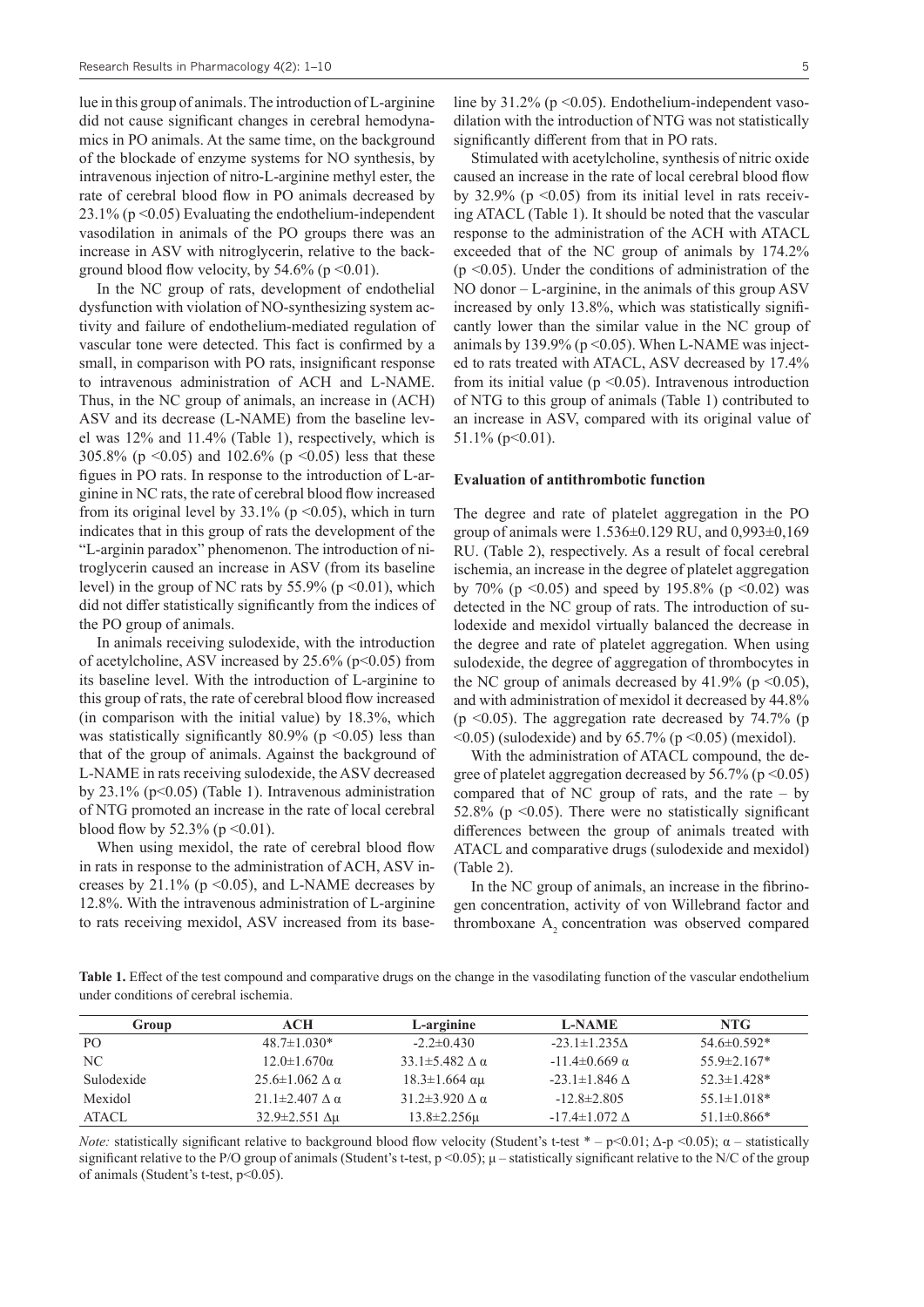| Group           | Degree of aggregation<br>(relative units) | Rate of aggregation<br>(relative units) | <b>FW, %</b>       | Fibrinogen, $g/I$        | Thromboxane A,, ng/ml       |
|-----------------|-------------------------------------------|-----------------------------------------|--------------------|--------------------------|-----------------------------|
| PO <sub>1</sub> | $1.536\pm0.129$                           | $0.993\pm0.169$                         | $93.4 \pm 1.077$   | $1.53 \pm 0.123$         | $10.95 \pm 0.266$           |
| NC              | $2.613 \pm 0.382\alpha$                   | $2.937 \pm 1.056 \#$                    | $135.8 \pm 1.2$ #  | $5.31 \pm 0.408 \pm 1.5$ | $43.97 \pm 1.236 \#$        |
| Sulodexide      | $1.842\pm0.407*$                          | $1.681 \pm 0.532$ *                     | $110.4 \pm 5.144*$ | $3.16\pm0.276*$          | $14.77\pm0.441\#$           |
| Mexidol         | $1.805 \pm 0.297*$                        | $1.772 \pm 0.235$ *                     | $127\pm3.114$      | $4.09\pm0.606*$          | $14.85\pm0.625\#$           |
| ATACL           | $1.668 \pm 0.148*$                        | $1.922 \pm 0.098*$                      | $112.8\pm4.841*$   | $3.06\pm0.51*$           | $12.86 \pm 0.124 \pm 1.001$ |

**Table 2.** Effect of the test compound and comparative drugs on the change of antithrombotic function of the vascular endothelium under conditions of cerebral ischemia.

*Note:*  $\alpha$  – is statistically significant relative to the PO group of animals (Student's t-test,  $p$  <0.05);  $\#$  – statistically significant relative to the NC group of animals (Mann-Whitney U test, p <0.02); \* – statistically significant relative to the NC of the group of animals (Student's t-test,  $p \le 0.05$ ).

to the PO group of rats by 247.1% ( $p \le 0.05$ ); 45.4% (p  $(0.05)$  and 301.6% (p  $(0.05)$ , respectively (Table 2). Against the background of the use of sulodexide, a 68%  $(p \le 0.05)$  decrease in the concentration of fibrinogen relative to the NC group of animals was observed, FW activity decreased by 23% ( $p \le 0.05$ ), and thromboxane A<sub>2</sub> concentration – by 197.7% ( $p \le 0$ , 05). When mexidol was used in rats, a decrease in fibrinogen and thromboxane  $A_2$  concentration by 29.8% (p < 0.05) and by 196.1% (p  $\leq$ 0.05), respectively, was observed in comparison with the animals of the NC group. When animals were injected with ATACL, the concentration of fibrinogen and thromboxane  $A_2$  decreased by 73.5% (p <0.05) and 241.9% (p <0.05), respectively, compared with the NC group of rats. FW activity when using ATACL compound, compared to the animals not receiving any pharmacological support, decreased by 20.4% ( $p \le 0.05$ ).

### **Evaluation of the anti-inflammatory**

In case of focal cerebral ischemia, a  $6.2$ -fold (p <0.05) increase in the concentration of CRP in the blood serum was observed in animals, compared with the PO group of rats (Table 3).

When mexidol was used, the content of C-reactive protein (Table 3) in rats decreased by  $65.5\%$  (p < 0.05) compared with the NC group of animals.

In rats treated with sulodexide and ATACL, the concentration of the C-reactive protein (Table 3) in comparison with the NC group of animals decreased by 86.3% (p  $(0.05)$  and 99.1% (p $(0.05)$ , respectively.

### **Evaluation of the potential mechanisms of endotheliotropic activity of 4-hydroxy-3,5-di-tret-butylcinnamic acid**

In case of focal cerebral ischemia, rats showed inhibition of endothelial NO synthase (the concentration of eNOS in the NC group of rats decreased by  $65.4\%$  (p  $\leq 0.05$ ) compared with that of the PO group of animals), and an increase in the concentration of nNOS and iNOS by 63,5% (p  $(0.05)$ , and 30.8% (p  $(0.05)$ , respectively (Table 4). In addition, in the NC group of rats there was a decrease in mATP and COX relative to the PO group of animals by 129.1% (p <0.05) and 130.5% (p <0.05)

When mexidol was used in rats, a decrease in the concentration of nNOS and iNOS (by 14.7% and 39.3% (p <0.05), respectively) was observed in comparison with

**Table 3.** Changes in the concentration of C-reactive protein in rats blood serum in case of focal cerebral ischemia.

| Group       | DC<br>◡       | <b>NT</b><br>◥◟       | .1de         | exidol<br>. | $\sim$<br>$-$ |
|-------------|---------------|-----------------------|--------------|-------------|---------------|
| CRP,<br>mg/ | -0.440<br>--- | $\sim$ $\sim$<br>LZDΔ | $  +$<br>4Ւ։ |             | OO.           |

*Note:* Δ – statistically significant relative to the PO group of rats (Mann-Whitney U test, p <0.05); \* – statistically significant relative to the NC group of rats (Mann-Whitney U test,  $p \le 0.05$ ).

**Table 4.** Effect of ATACL compound on the concentration of NOS isozymes and mitochondrial function markers on cerebral ischemia in rats.

| Group     | P/O                | NC.                        | <b>Sulodexide</b>  | Mexidol           | ATACL              |
|-----------|--------------------|----------------------------|--------------------|-------------------|--------------------|
| nNOSng/ml | $16.7 \pm 0.013$   | $27.3 \pm 0.045 \pm 1.002$ | $23.8 \pm 0.012$   | $12\pm0.011*$     | $17\pm0.027*$      |
| iNOSng/ml | $13\pm0.008$       | $17\pm0.003\#$             | $12.2 \pm 0.013*$  | $10.1 \pm 0.006*$ | $10.5 \pm 0.002*$  |
| eNOSpg/ml | 77.9±0.088         | $47.1 \pm 0.065 \#$        | $53.6 \pm 0.069$   | $60.7 \pm 0.095*$ | $100.9 \pm 0.022*$ |
| mATPng/ml | $125.5 \pm 20.894$ | $54.77\pm 6.583\#$         | $72.05 \pm 8.838*$ | $56.57 \pm 2.656$ | $67.66\pm4.824*$   |
| COXng/ml  | $48.78 \pm 0.287$  | 21.16±2.046#               | $40.25 \pm 1.891*$ | $21.24 \pm 1.961$ | $44.6 \pm 2.235*$  |

*Note:*  $#$  – statistically significant relative to the PO group of animals (Mann-Whitney U test,  $p \le 0.05$ );  $*$  – statistically significant relative to the NC group of animals (Mann-Whitney U test,  $p \le 0.05$ ).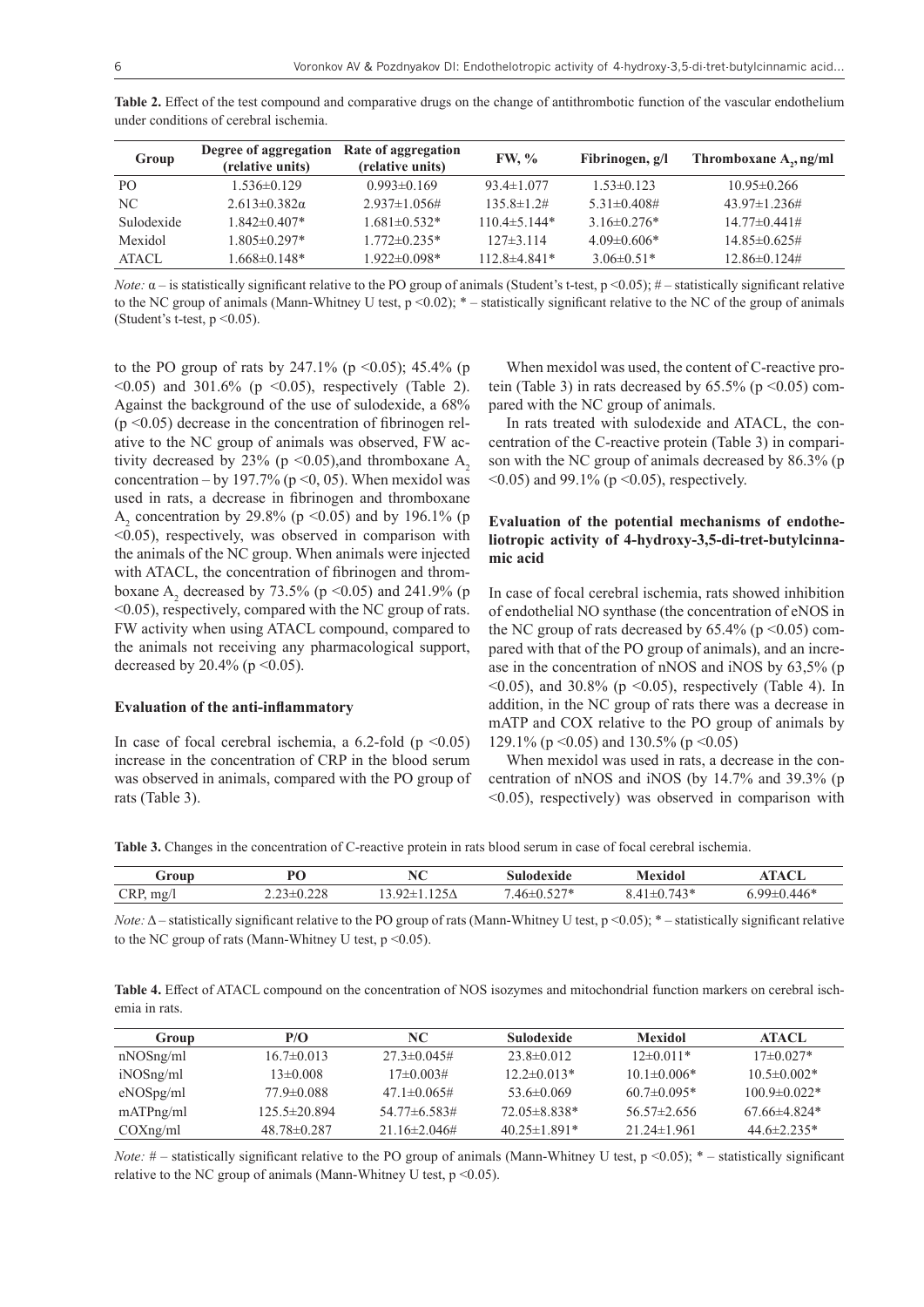the NC group of animals, as well as a slight increase in the eNOS concentration by 13.8%. Also in animals when administering mexidol in comparison with NC rats, the concentration of mATP increased by  $31.6\%$  (p < 0.05), and the COX content increased by  $90.2\%$  (p < 0.05).

When administering sulodexide (Table 4), in comparison with the NC group animals, an increase in the concentration of eNOS was observed (Table 4) by 28.9% (p <0.05), accompanied by a decrease in the content of nNOS and iNOS by 127.5% ( $p \le 0.05$ ) and 68.3% ( $p \le 0.05$ ), respectively. The concentration of mATP and COX when administering sulodexide, was statistically significantly different from that of the NC rat group.

In animals receiving the ATACL compound, the concentration of eNOS (compared with the NC group of rats) increased by 114.2% ( $p \le 0.05$ ), the concentration of nNOS and iNOS in this group of animals, by contrast, decreased by 60.6% (p <0.05) and 61.9% (p <0.05), respectively. At the same time, the administration of the ATACL compound promoted an increase in the content of mATP and COX, in comparison with that in the NC group of rats, by 23.5% ( $p \le 0.05$ ) and 110.8% ( $p \le 0.05$ ), respectively.

Assessing the antiradical activity (Fig. 3) of the test compound, it was found out that 4-hydroxy-3,5-di-tret-butylcinnamic acid exhibits pronounced "scavenging" properties with respect to the superoxide and nitrosyl radical. Thus, in a concentration of 10 mg/ml, the compound under study inhibited the generation of superoxide radical by 78.4% and of nitrosyl radical by 79.6% (Fig. 3), the  $IC_{50}$  value being 1.99 mg/ml and 1.92 mg/ml, respectively, which was comparable with the indices of mexidol (IC  $_{5002*}$  = 1.95 mg/ml, IC<sub>50NO\*</sub> = 2.35 mg/ml) and exceeded the indices of sulodexide (IC<sub>50O2-\*</sub> = 5.06 mg/ml, IC<sub>50NO\*</sub> = 6.24 mg/ml).

### **Discussion**

Endothelium is a monolayer of cells, of mesenchymal origin, performing a number of functions aimed at maintaining vascular homeostasis (Kim et al. 2012).

Being a highly specific and highly organized system, the vascular endothelium is exposed to a number of unfavorable factors, leading to a violation of its anatomical or functional integrity – when endothelial dysfunction develops. In endothelial dysfunction, the endothelium-dependent mechanism of vascular homeostasis is disturbed, which contributes to the activation of vasoconstriction, platelet activation, oxidative stress, thrombosis, coagulation and inflammation.

Endothelial dysfunction is a universal pathophysiological process that underlies many cardiovascular and endocrine diseases such as arterial hypertension, atherosclerosis, ischemic stroke, ischemic heart disease, diabetes, etc. (Lau et al. 2015). In this connection, correction of endothelial dysfunction and the timely administration of agents with endothelioprotective activity can be considered one of the new directions in the pharmacotherapy of "vascular" diseases, including cerebrovascular disorders (Gimbrone et al. 2016). However, "endothelioprotection" in most cases refers to the number of additional (pleiotropic) effects of pharmacologically active substances, and medications with proven endotheliotropic effects currently do not exist (except for sulodexide) (Su 2015). Therefore, a targeted search for endothelioprotectors for therapy of cerebrovascular disoders is a promising modern direction of experimental and clinical pharmacology.

In the course of the study, it was found that the use of 4-hydroxy-3,5-di-tret-butylcinnamic acid contributed to the restoration of vasodilating, antithrombotic and



**Figure 3.** Antiradical properties of 4-hydroxy-3,5-di-tret-butylcinnamic acid and comparative drugs.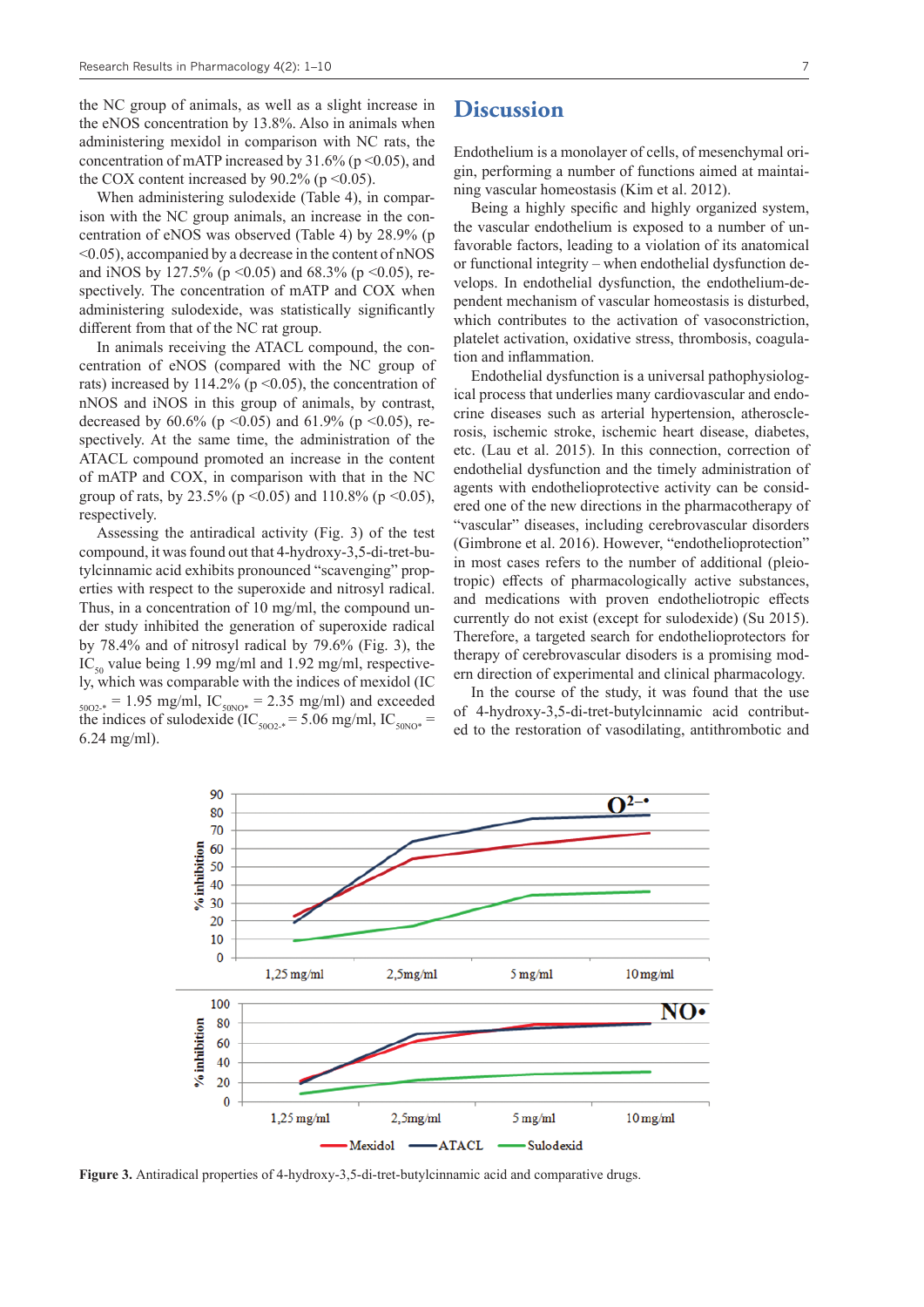anti-inflammatory functions of the vascular endothelium under conditions of cerebral ischemia. The positive endotheliotropic effect of 4-hydroxy-3,5-di- tret-butylcinnamic acid is probably associated with the suppression of one of the leading pathogenetic mechanisms of endotheliocyte damage – oxidative stress. It is known that the hyperproduction of free radicals, in particular of the superoxide radical, promotes accelerated biodegradation of nitric oxide and has a direct inhibitory effect on eNOS, as a result of which the activity of iNOS increases compensatorily, with the hyperproduction of NO and the growth of the peroxonitrite amount, thereby closing the "vicious circle" of endothelial destruction (Kar et al. 2013). The study demonstrated that 4-hydroxy-3,5-di-tret-butylcinnamic acid *in vitro* exhibits pronounced antiradical activity against superoxide and nitrosyl radicals. The presence of direct antioxidant activity is probably explained by the chemical structure of 4-hydroxy-3,5-di- tret-butylcinnamic acid. The presence of a hydroxyl group in the structure of the compound increases its reducing properties, since it is the mobile proton of the O-H group that is the primary center for the binding of the free radical. In addition, a vinylenic fragment is present in the structure of 4-hydroxy-3,5-di- tret-butylcinnamic acid, which, under the influence of tret-butyl radicals of the aromatic nucleus, stabilizes the hydroxycinnamic acid radical to form a

reactively inactive phenoxyl which terminates the further course of free radical reactions (Teixeira et al. 2012).

The positive effect of 4-hydroxy-3,5-di- tret-butylcinnamic acid on the mitochondrial function, expressed in the restoration of cytochrome-c-oxidase and mitochondrial ATP synthetase activity, was also established during the study, which can also underlie the antioxidant properties of 4- hydroxy-3,5-di- tret-butylcinnamic acid. It is known that the reaction of the mitochondrial respiratory chain is one of the main sources of reactive oxygen indermediates in the cell, while from 2% to 5% of the consumed oxygen goes to the production of ROS (Trinity et al. 2016). Dissociation of the function of cytochrome-c-oxidase leads to a disastrous for the cell growth of the amount of ROS, disrupting the further course of the reactions of conjugation of oxidation and phosphorylation, ie, deterioration of the function of the mATP (Cheng et al. 2012). The preservation of the optimal function of these mitochondrial enzyme complexes under the action of 4-hydroxy-3,5-di- tret-butylcinnamic acid provides to eliminate the ROS-generating ability of mitochondria. In addition, the improvement in mitochondrial function contributes to leveling the mitochondrial dependent cascade of apoptosis (Choe et al. 2015) and improving energy production (Fig. 4) (Errea et al. 2015), which requires, however, further study.



**Figure 4.** Mechanisms of endotheliotropic effects of 4-hydroxy-3,5-di-tret-butylcinnamic acid (ATACL) Note: BBB – blood-brain barier; ATP – adenosine triphosphate; mATP – mitochondrial ATP-syntase; COX – cytochrome-c-oxidase; ROS – reactive oxygen radicals; NOS – nitric oxyde syntase; eNOS – endothelial nitric oxyde syntase; iNOS – inducible nitric oxyde syntase; CASP 8 – caspase 8; AIF – apoptosis inducing factor; ENDOG – endonuclease G; ONOO- – peroxonitrite; ATACL – 4-hydroxy-3,5-di-tret-butylcinnamic acid compound.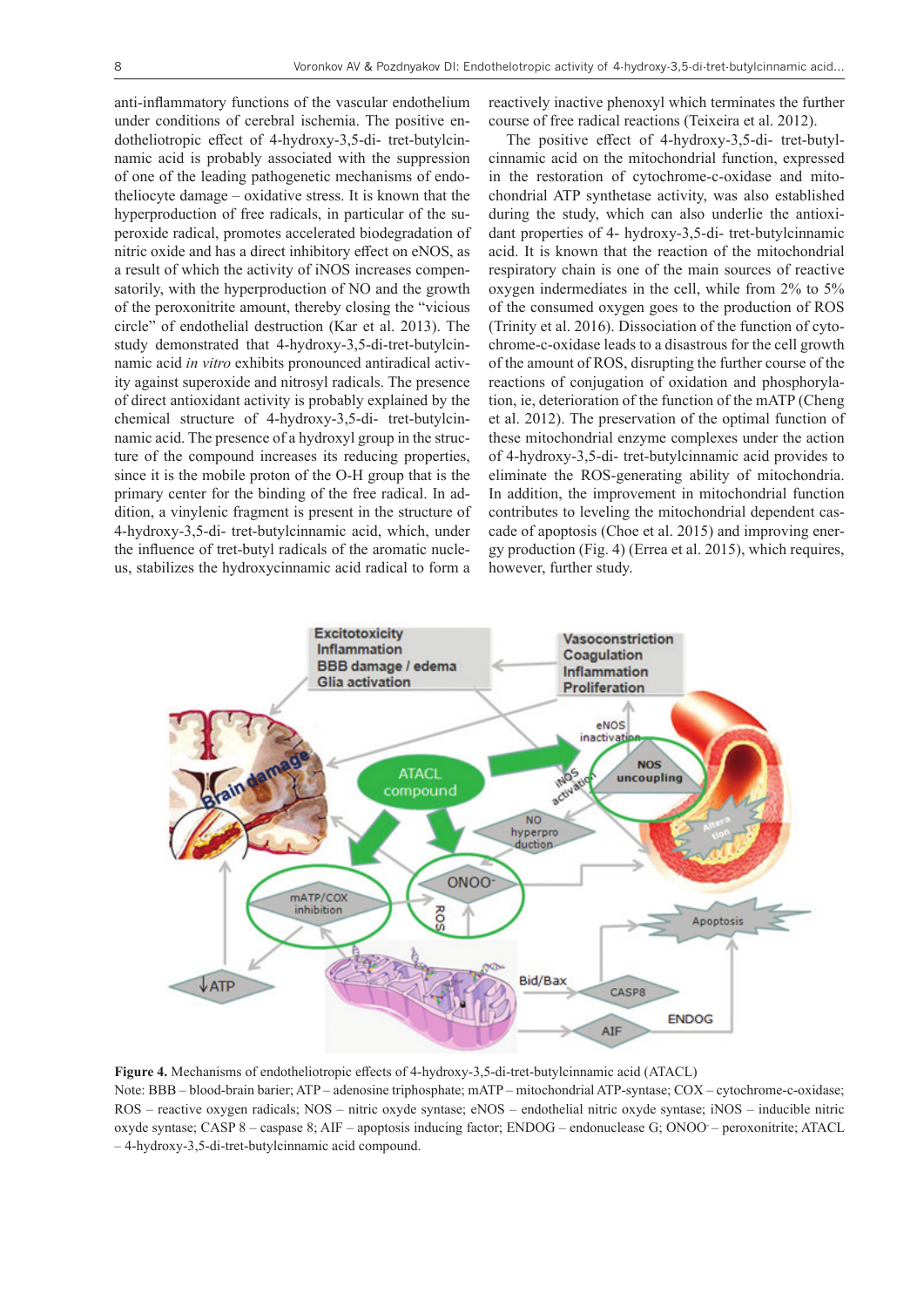## **Conclusion**

The study demonstrated that 4-hydroxy-3,5-di-tret-butylcinnamic acid has endothelioprotective activity in conditions of cerebral ischemia comparable to sulodexide and mexidol. The use of 4-hydroxy-3,5-di-tret-butylcinnamic acid contributed to the preservation of vasodilating, antithrombotic and anti-inflammatory functions of the vascular endothelium under conditions of cerebral ischemia in rats. Potential mechanism of endotheliotropic activity of 4-hydroxy-3,5-di-tret-butyl cinnamic acid may be its having antiradical activity, expressed in the suppression of generation of superoxide (IC<sub>50</sub> = 1.99 mg/ml) and nitro-

## **References**

- Bederson JB, Pitts LH, Tsuji M, Nishimura MC, Davis RL (1986) Rat middle cerebral artery occlusion: evaluation of the model and development of a neurologic examination. Stroke 17: 472–476. [\[PubMed](https://www.ncbi.nlm.nih.gov/pubmed/3715945)]
- Chen CA, De Pascali F, Basye A, Hemann C, Zweier JL (2013) Redox Modulation of eNOS by Glutaredoxin-1 through Reversible Oxidative Post-translational Modification. Biochemistry 52(38): 6712–6723.<https://doi.org/10.1021/bi400404s>[[PubMed](https://www.ncbi.nlm.nih.gov/pubmed/?term=Redox+Modulation+of+eNOS+by+Glutaredoxin-1+through+Reversible+Oxidative+Post-translational+Modification.)] [[PMC](https://www.ncbi.nlm.nih.gov/pmc/articles/PMC3813969/)]
- Chen S, Li N, Deb-Chatterji M, et al. (2012) Asymmetric Dimethyarginine as Marker and Mediator in Ischemic Stroke. International Journal of Molecular Sciences 13(12): 15983–16004. [https://doi.](https://doi.org/10.3390/ijms131215983) [org/10.3390/ijms131215983](https://doi.org/10.3390/ijms131215983) [[PubMed\]](https://www.ncbi.nlm.nih.gov/pubmed/?term=Asymmetric+Dimethyarginine+as+Marker+and+Mediator+in+Ischemic+Stroke) [\[PMC](https://www.ncbi.nlm.nih.gov/pmc/articles/PMC3546674/)]
- Cheng G, Kong R, Zhang L, Zhang J (2012) Mitochondria in traumatic brain injury and mitochondrial-targeted multipotential therapeutic strategies. British Journal of Pharmacology 167(4): 699–719. <https://doi.org/10.1111/j.1476-5381.2012.02025.x>[\[PubMed](https://www.ncbi.nlm.nih.gov/pubmed/?term=Mitochondria+in+traumatic+brain+injury+and+mitochondrial-targeted+multipotential+therapeutic+strategies)] [[PMC\]](https://www.ncbi.nlm.nih.gov/pmc/articles/PMC3575772/)
- Choe SC, Hamacher-Brady A, Brady NR (2015) Autophagy capacity and sub-mitochondrial heterogeneity shape Bnip3-induced mitophagy regulation of apoptosis. Cell Communication and Signaling: CCS 13: 37.<https://doi.org/10.1186/s12964-015-0115-9> [\[PubMed\]](https://www.ncbi.nlm.nih.gov/pubmed/?term=Autophagy+capacity+and+sub-mitochondrial+heterogeneity+shape+Bnip3-induced+mitophagy+regulation+of+apoptosis) [\[PMC](https://www.ncbi.nlm.nih.gov/pmc/articles/PMC4528699/)]
- Errea O, Moreno B, Gonzalez-Franquesa A, Garcia-Roves PM, Villoslada P (2015) The disruption of mitochondrial axonal transport is an early event in neuroinflammation. Journal of Neuroinflammation 12: 152. <https://doi.org/10.1186/s12974-015-0375-8> [[PubMed\]](https://www.ncbi.nlm.nih.gov/pubmed/26310930) [\[PMC\]](https://www.ncbi.nlm.nih.gov/pmc/articles/PMC4551771/)
- Esper RJ, Nordaby RA, Vilariño JO, Paragano A, Cacharrón JL, Machado RA (2006) Endothelial dysfunction: a comprehensive appraisal. Cardiovascular Diabetology 5: 4. [https://doi.org/10.1186/1475-2840-](https://doi.org/10.1186/1475-2840-5-4) [5-4](https://doi.org/10.1186/1475-2840-5-4) [\[PubMed\]](https://www.ncbi.nlm.nih.gov/pubmed/16504104) [[PMC\]](https://www.ncbi.nlm.nih.gov/pmc/articles/PMC3955677/)
- Favero G, Paganelli C, Buffoli B, Rodella LF, Rezzani R (2014) Endothelium and Its Alterations in Cardiovascular Diseases: Life Style Intervention. BioMed Research International 2014: 801896. [https://](https://doi.org/10.1155/2014/801896) [doi.org/10.1155/2014/801896](https://doi.org/10.1155/2014/801896) [\[PubMed](https://www.ncbi.nlm.nih.gov/pubmed/24719887)] [[PMC](https://www.ncbi.nlm.nih.gov/pmc/articles/PMC3955677/)]
- Gabbasov ZA, Popov EG, Gavrilov IJu, Pozin EJa, Markosjan RA (1989) Novyj vysokochuvstitel'nyj metod analiza agregacii trombocitov. Laboratornoe delo [Laboratory work] 10: 15–18. [in Russian]

syl radicals (IC<sub>50</sub> = 1.92 mg/ml), as well as an improvement in the mitochondrial function.

## **Acknowledgements and funding**

This research received no specific grant from any funding agency in the public, commercial, or not-for-profit sectors.

## **Conflicts of interest**

The authors state no conflict of interest with the submitted manuscript.

- Gimbrone MA, García-Cardeña G (2016) Endothelial Cell Dysfunction and the Pathobiology of Atherosclerosis. Circulation research 118(4): 620–636. [https://doi.org/10.1161/CIRCRESA](https://doi.org/10.1161/CIRCRESAHA.115.306301)-[HA.115.306301](https://doi.org/10.1161/CIRCRESAHA.115.306301) [[PubMed\]](https://www.ncbi.nlm.nih.gov/pubmed/26892962) [\[PMC\]](https://www.ncbi.nlm.nih.gov/pmc/articles/PMC4762052/)
- Hu X, De Silva TM, Chen J, Faraci FM (2017) Cerebral Vascular Disease and Neurovascular Injury in Ischemic Stroke. Circulation research 120(3): 449–471. [https://doi.org/10.1161/CIRCRESA](https://doi.org/10.1161/CIRCRESAHA.116.308427)-[HA.116.308427](https://doi.org/10.1161/CIRCRESAHA.116.308427) [[PubMed\]](https://www.ncbi.nlm.nih.gov/pubmed/28154097) [\[PMC\]](https://www.ncbi.nlm.nih.gov/pmc/articles/PMC5313039/)
- Jauch EC, Saver JL, Adams HP, Bruno Jr A, Connors JJ, Demaerschalk BM, Khatri P, McMullan PW, Qureshi Jr AI, Rosenfield K (2013) Guidelines for the early management of patients with acute ischemic stroke: a guideline for healthcare professionals from the american heart association/american stroke association. Stroke 44: 870–947. [\[PubMed](https://www.ncbi.nlm.nih.gov/pubmed/23370205)]
- Kar S, Kavdia M (2013) Endothelial NO and O<sub>2</sub> Production Rates Differentially Regulate Oxidative, Nitroxidative and Nitrosative Stress in the Microcirculation. Free Radical Biology & Medicine 63: 161–174. <https://doi.org/10.1016/j.freeradbiomed.2013.04.024> [\[PubMed](https://www.ncbi.nlm.nih.gov/pubmed/?term=Endothelial+NO+and+O2�<2212>+Production+Rates+Differentially+Regulate+Oxidative%2C+Nitroxidative+and+Nitrosative+Stress+in+the+Microcirculation.)] [[PMC\]](https://www.ncbi.nlm.nih.gov/pmc/articles/PMC4051226/)
- Kim J, Montagnani M, Chandrasekran S, Quon MJ (2012) Role of Lipotoxicity in Endothelial Dysfunction. Heart Failure Clinics 8(4): 589–607. <https://doi.org/10.1016/j.hfc.2012.06.012> [\[PubMed\]](https://www.ncbi.nlm.nih.gov/pubmed/?term=Role+of+Lipotoxicity+in+Endothelial+Dysfunction.+Heart+failure+clinics.) [[PMC](https://www.ncbi.nlm.nih.gov/pmc/articles/PMC4126197/)]
- Kluge MA, Fetterman JL, Vita JA (2013) Mitochondria and Endothelial Function. Circulation Research 112(8): 1171-1188. [https://](https://doi.org/10.1161/CIRCRESAHA.111.300233) [doi.org/10.1161/CIRCRESAHA.111.300233](https://doi.org/10.1161/CIRCRESAHA.111.300233) [\[PubMed](https://www.ncbi.nlm.nih.gov/pubmed/23580773)] [[PMC\]](https://www.ncbi.nlm.nih.gov/pmc/articles/PMC3700369/)
- Lau YS, Ling WC, Murugan D, Mustafa MR (2015). Boldine Ameliorates Vascular Oxidative Stress and Endothelial Dysfunction: Therapeutic Implication for Hypertension and Diabetes. Journal of Cardiovascular Pharmacology 65(6): 522–531. [https://doi.](https://doi.org/10.1097/FJC.0000000000000185) [org/10.1097/FJC.0000000000000185](https://doi.org/10.1097/FJC.0000000000000185) [\[PubMed](https://www.ncbi.nlm.nih.gov/pubmed/?term=Boldine+Ameliorates+Vascular+Oxidative+Stress+and+Endothelial+Dysfunction%3A+Therapeutic+Implication+for+Hypertension+and+Diabetes)] [[PMC\]](https://www.ncbi.nlm.nih.gov/pmc/articles/PMC4461386/)
- Marcocci L, Maguire JJ, Droy-Lefaix MT, Packer L (1994) The nitric oxide-scavenging properties of Ginkgo Biloba Extract EGb 761. Biochem Biophys Res Commun. 201: 748–55. [[PubMed\]](https://www.ncbi.nlm.nih.gov/pubmed/?term=The+nitric+oxide-scavenging+properties+of+Ginkgo+biloba+extract+EGb+761)
- Poggesi A, Pasi M, Pescini F, Pantoni L, Inzitari D (2016) Circulating biologic markers of endothelial dysfunction in cerebral small vessel disease: A review. Journal of Cerebral Blood Flow & Metabolism 36(1): 72–94. <https://doi.org/10.1038/jcbfm.2015.116>[[PubMed\]](https://www.ncbi.nlm.nih.gov/pubmed/26058695) [\[PMC](https://www.ncbi.nlm.nih.gov/pmc/articles/PMC4758546/)]